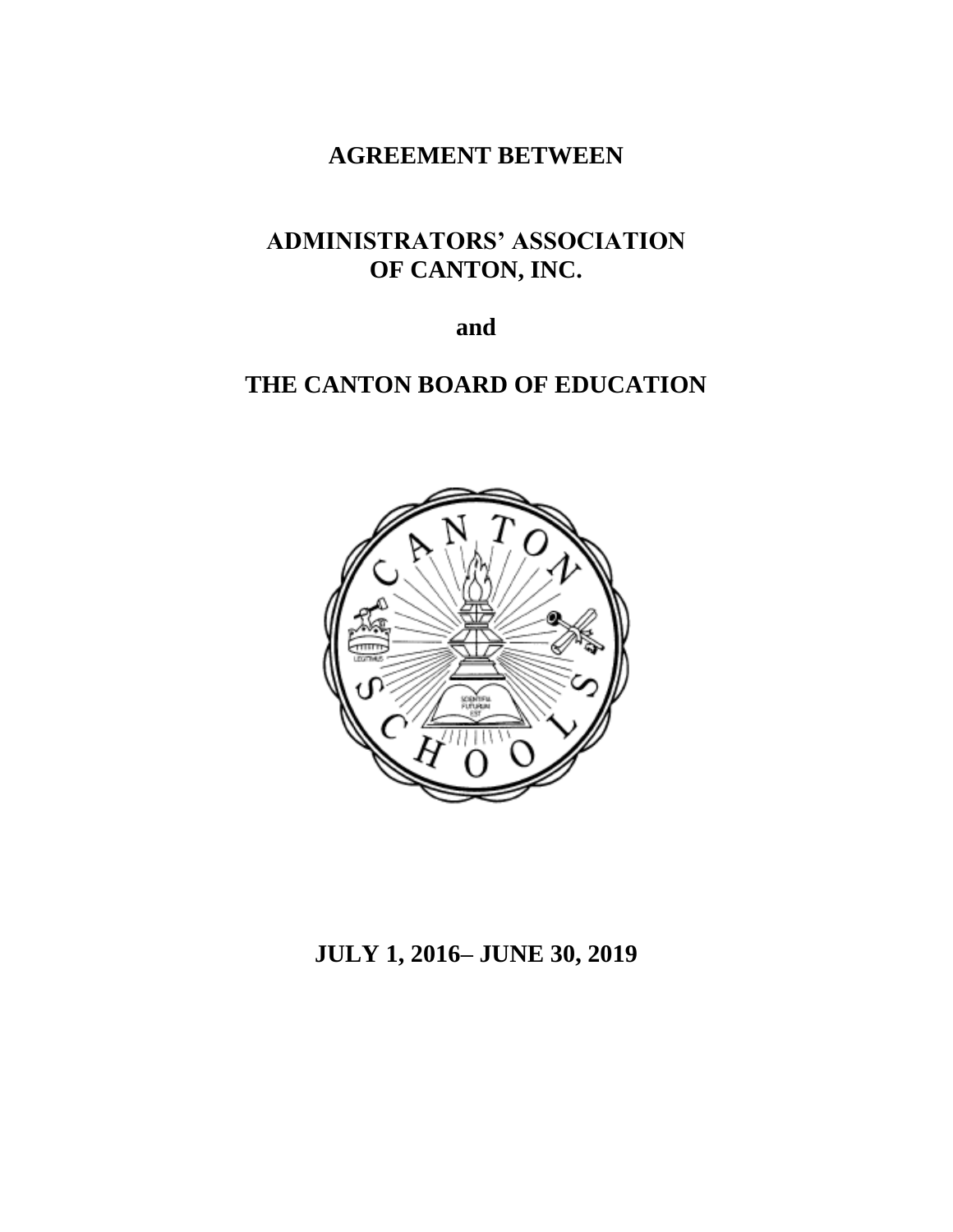# **TABLE OF CONTENTS**

| $A_{\cdot}$     |                                                       |  |  |  |
|-----------------|-------------------------------------------------------|--|--|--|
|                 | $\mathbf{1}$                                          |  |  |  |
|                 | 2.                                                    |  |  |  |
|                 | 3.                                                    |  |  |  |
|                 | $\mathbf{A}$                                          |  |  |  |
| <b>B.</b>       |                                                       |  |  |  |
| $\mathcal{C}$ . |                                                       |  |  |  |
| D.              |                                                       |  |  |  |
| Ε.              |                                                       |  |  |  |
| F.              |                                                       |  |  |  |
| G.              |                                                       |  |  |  |
| H.              |                                                       |  |  |  |
|                 |                                                       |  |  |  |
| $A_{-}$         |                                                       |  |  |  |
| B.              |                                                       |  |  |  |
| $\mathcal{C}$ . |                                                       |  |  |  |
|                 |                                                       |  |  |  |
|                 |                                                       |  |  |  |
| $A_{\cdot}$     |                                                       |  |  |  |
| $\bf{B}$        |                                                       |  |  |  |
| $\mathcal{C}$   |                                                       |  |  |  |
|                 | ARTICLE VII - EFFECT OF LEGISLATION - SEPARABILITY 13 |  |  |  |
|                 |                                                       |  |  |  |
|                 |                                                       |  |  |  |
|                 |                                                       |  |  |  |
|                 |                                                       |  |  |  |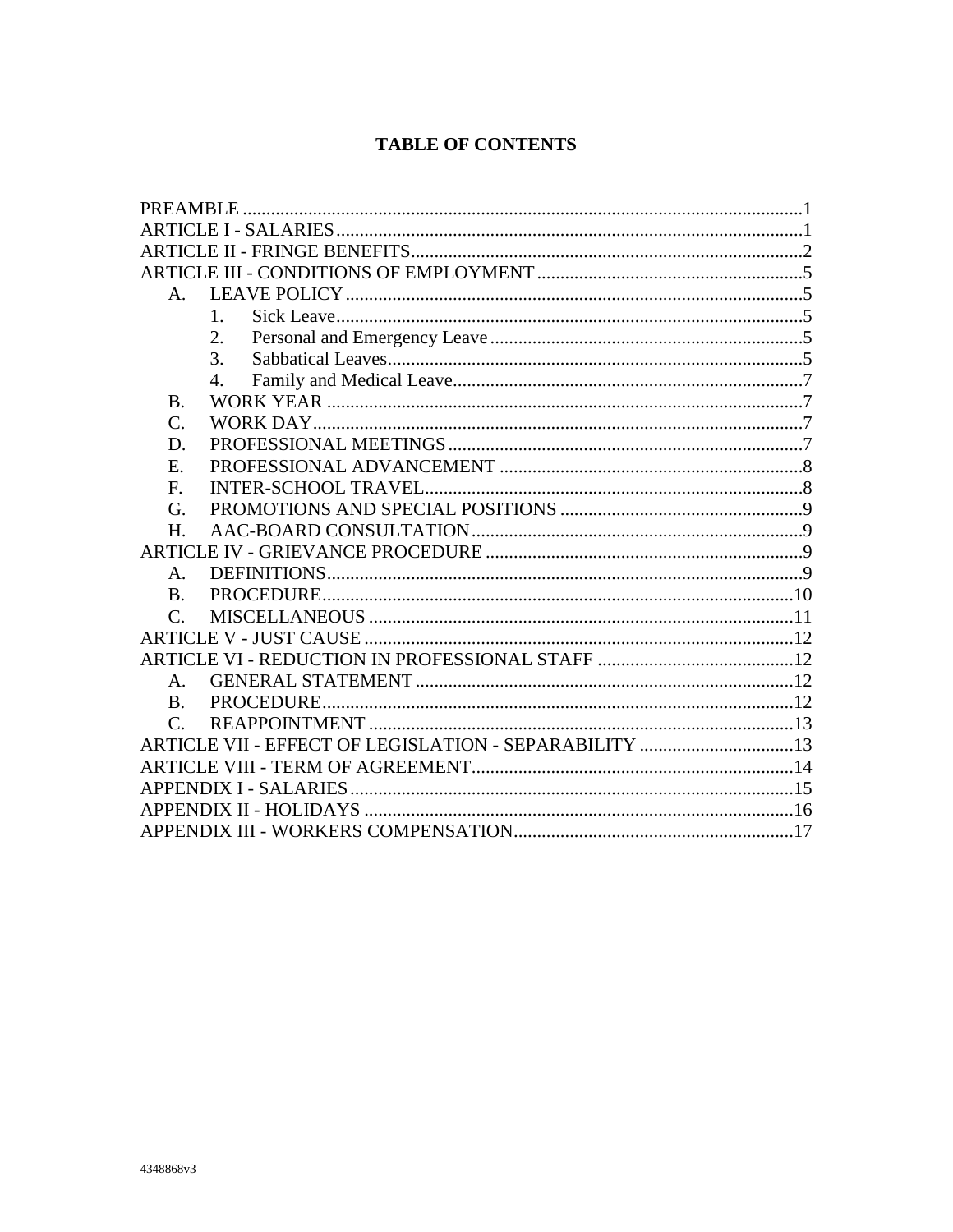### **PREAMBLE**

This AGREEMENT is made pursuant to section 10- 153 b, c, d, e, f and g of the Connecticut General Statutes between the Canton BOARD of Education (the "BOARD") and the Administrators' Association of Canton, Inc. (AAC) which the BOARD has recognized as the exclusive representative for all certified professional employees constituting the "administrators unit" as defined in section  $10-153b(a)(1)$  of the Connecticut General Statutes in order to fix for its term the salaries and other conditions of employment as covered herein.

The BOARD and AAC agree to commence negotiations with respect to a successor contract to this contract not later than the date determined by statute. During the term of this AGREEMENT and with respect to the period covered hereby no part of this AGREEMENT shall be changed without the express consent of both parties, except that, with respect to items 1 through 5 of Article II (Fringe Benefits) of this Agreement, the BOARD reserves the right to change carriers or plans as set forth in Article II. Placement on the salary schedule of new or different personnel employed to fill any of the positions listed in Appendix I during the terms of this AGREEMENT shall be at the BOARD's sole discretion. The BOARD will negotiate with AAC regarding salary for newly created positions.

### **ARTICLE I - SALARIES**

#### A. Base Salaries

The base salaries of administrators shall be comprised of the following components, as applicable:

- 1) Cash compensation, in such amounts as are set forth in Appendix A.
- 2) An additional sum as follows, as to which each administrator will arrange to have an elective deferral deducted from his/her salary on a pre-tax basis as permitted under IRC Section 403(b), as amended, and then contributed toward the purchase of a 403(b) annuity with a tax sheltered annuity of his/her choice from the accounts offered by the Board.

| <b>Years of Service</b>                                                      | Amount            |
|------------------------------------------------------------------------------|-------------------|
| First five years of employment as an<br>administrator in Canton              | $$2,500$ per year |
| Upon completion of five years of employment as<br>an administrator in Canton | $$3,000$ per year |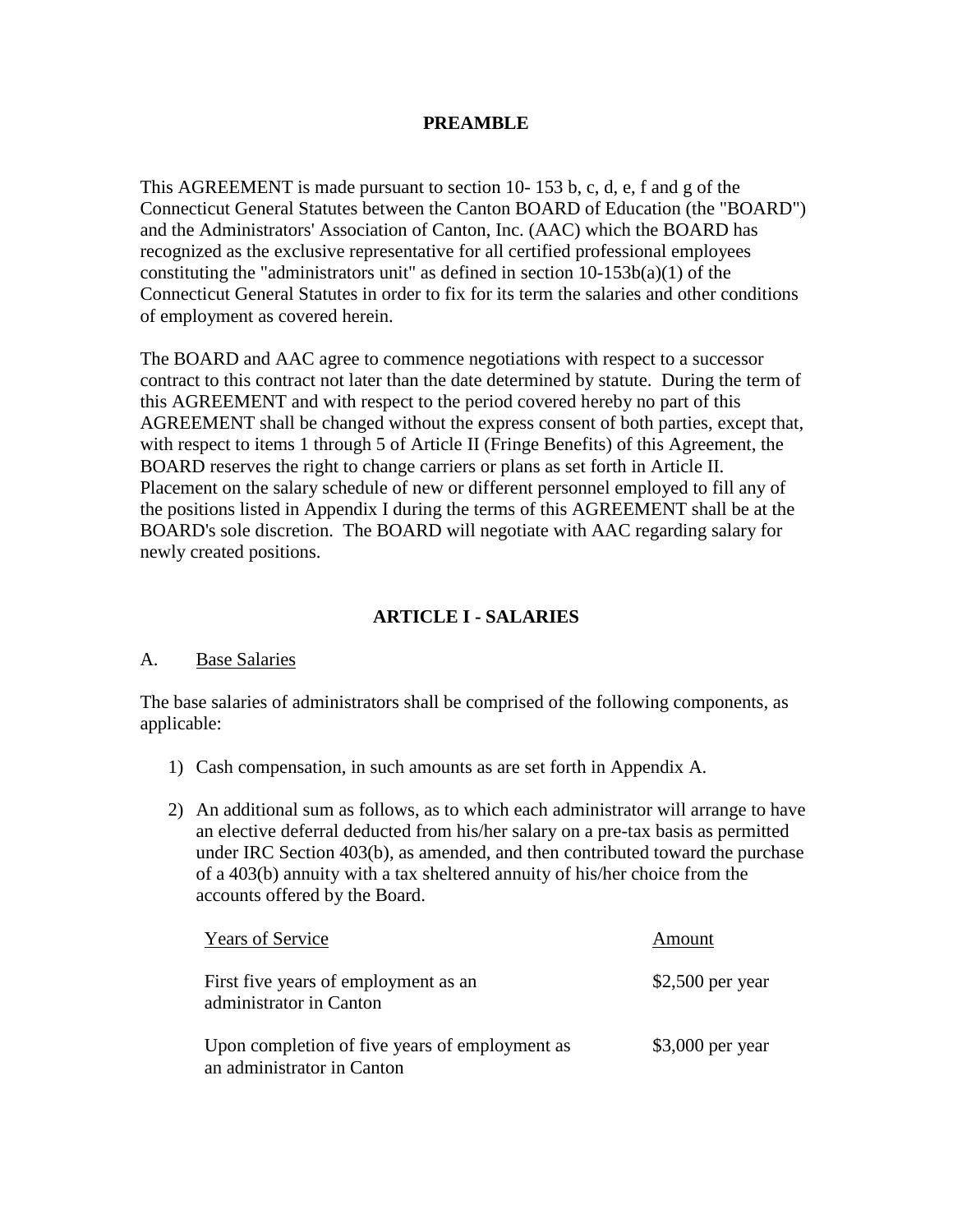- 3) For those administrators who hold a doctorate (Ph.D. or Ed.D.) from an accredited university, an additional One Thousand Two Hundred Dollars (\$1,200.00) in compensation, beginning in the school year following receipt of the degree.
- B. Step Placement

Each administrator new to the system shall be placed on his or her appropriate step. Each administrator currently employed in the system shall advance one step on the schedule during each year of the contract unless such advancement shall be withheld pursuant to Article III.

# **ARTICLE II - FRINGE BENEFITS**

The BOARD shall provide the following insurance coverage and shall contribute one hundred percent (100%) of the premium except as hereinafter provided. On behalf of each AAC member who elects to participate in the medical/surgical/dental/ prescription plans described below the BOARD and the administrators shall contribute the following percentages of the premium:

|         | <b>BOARD</b> | <b>ADMINISTRATORS</b> |
|---------|--------------|-----------------------|
| 2016-17 | 81.0%        | 19.0%                 |
| 2017-18 | 80.5%        | 19.5%                 |
| 2018-19 | 79.0%        | 21.0%                 |

#### High Deductible (HSA) Plan:

The BOARD reserves the right to change carriers or plans provided that the benefits and coverages, including administrative services, are substantially equal to or better than the previous or current plan, provided further that changes that require second opinions, preadmission screening or like requirement shall not be construed to be changes in benefits, coverages or administrative services.

Because the BOARD's plan is currently a self-insured plan, it is not statutorily obligated to include all state mandated minimum insurances under its medical/surgical plan. However, as of 10/22/2003, all such mandates are included in the plan. The BOARD reserves the right to exercise discretion regarding such modifications in the future. If it declines to modify the plan in accordance with legislative enactments, the BOARD will give notice of such decision to the AAC, and, upon the AAC's request, shall meet and discuss its decision.

The insurance coverages are:

1. Group Life Insurance - Death benefits equal to twice the basic annual earnings of the employee to a maximum benefit of \$250,000 and an Accidental Death and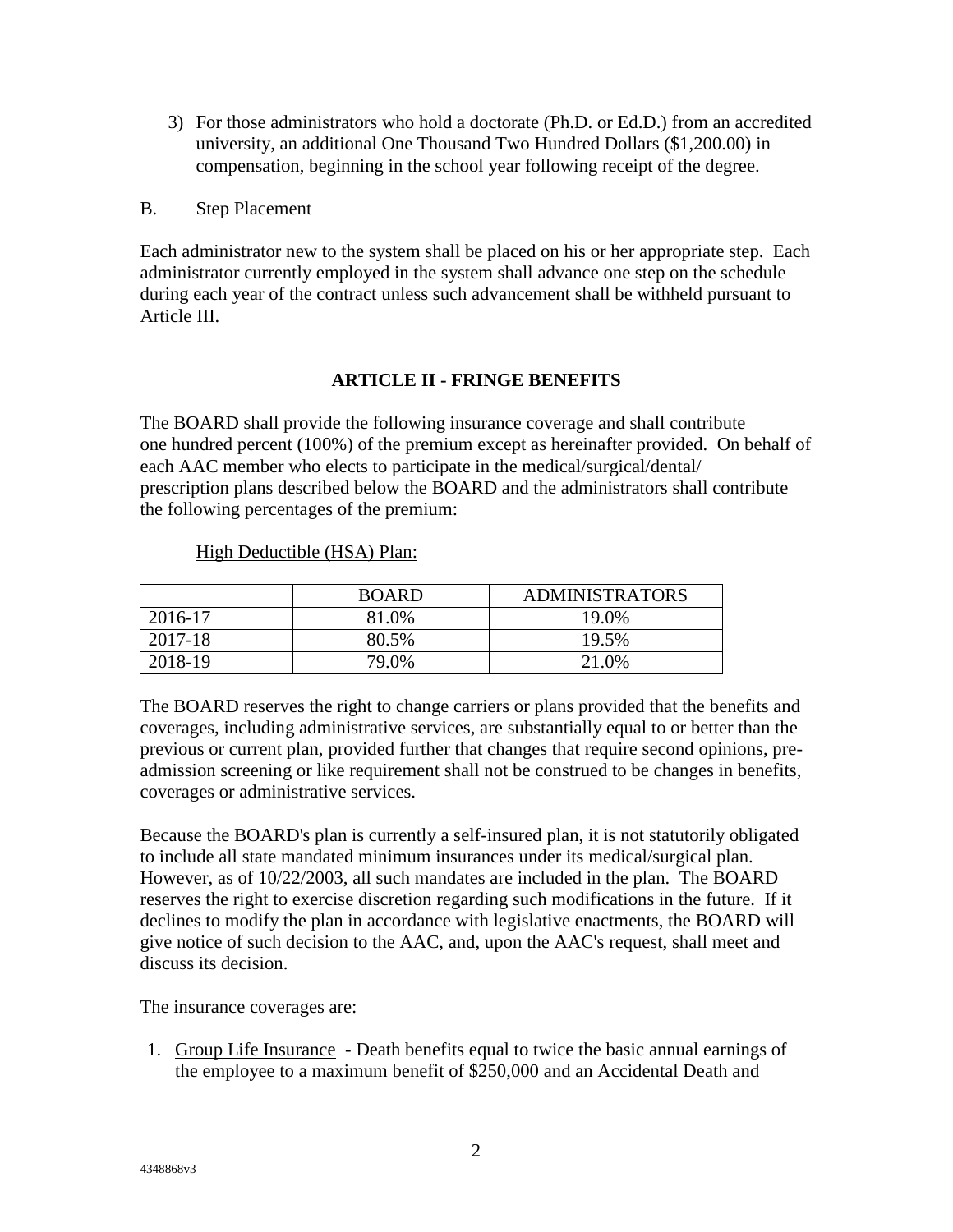Dismemberment (AD  $\&$  D) benefit of twice the basic annual earnings of the employee to a maximum benefit of \$250,000.

2. Dental Plan – Full service dental coverage for initial and routine oral exams and prophylaxis, x-rays, denture relining and repair, routine fillings, simple extractions, and endodontic within coverage limits. Provided all AAC members agree to participate, Dental Rider A (Caps and Crowns) will be made available to AAC member at their own expense.

|        | 2016-17 | 2017-18 | 2018-19 |
|--------|---------|---------|---------|
| Dental | 20.0%   | 21.0%   | 22.0%   |

3. The Board shall make available a High Deductible Health Plan ("HDHP") with Health Savings Account ("HSA"). The High Deductible Health Plan with Health Savings Account plan shall include the following components:

|                                                            | In-Network                           | Out-of-Network                                                           |
|------------------------------------------------------------|--------------------------------------|--------------------------------------------------------------------------|
| <b>Annual Deductible</b><br>(individual/aggregate family)  | \$2,000/4,000                        |                                                                          |
| Co-insurance                                               | N/A                                  | 20% after deductible                                                     |
|                                                            |                                      | up to co-insurance                                                       |
|                                                            |                                      | maximum                                                                  |
| Co-insurance Maximum<br>(individual/aggregate family)      | \$2,000/4,000                        |                                                                          |
| <b>Cost Share Maximum</b><br>(individual/aggregate family) | \$5,000/10,000                       |                                                                          |
| Lifetime Maximum                                           | Unlimited                            | \$1,000,000                                                              |
| Preventive Care                                            | Deductible not<br>applicable         | 20% co-insurance after<br>deductible, subject to co-<br>insurance limits |
| <b>Prescription Drug Coverage</b>                          | Treated as any other medical expense |                                                                          |

Following exhaustion of the deductible, prescription drugs shall be subject to postdeductible co-payments of \$10/25/40.

The Board will contribute 50% annually toward the deductible. Funding shall be made in 10 equal monthly installments and shall be made for each month the employee participates in the plan. It is understood that the Board has no obligation to fund any portion of the HSA deductible for the HDHP after a participating AAC member has left the Board's employ.

4. A Disability Program which provides for partial salary continuation through a group long-term disability (LTD) plan as follows: Following the 180 day elimination period, the monthly benefit will be sixty percent (60%) of the member's basic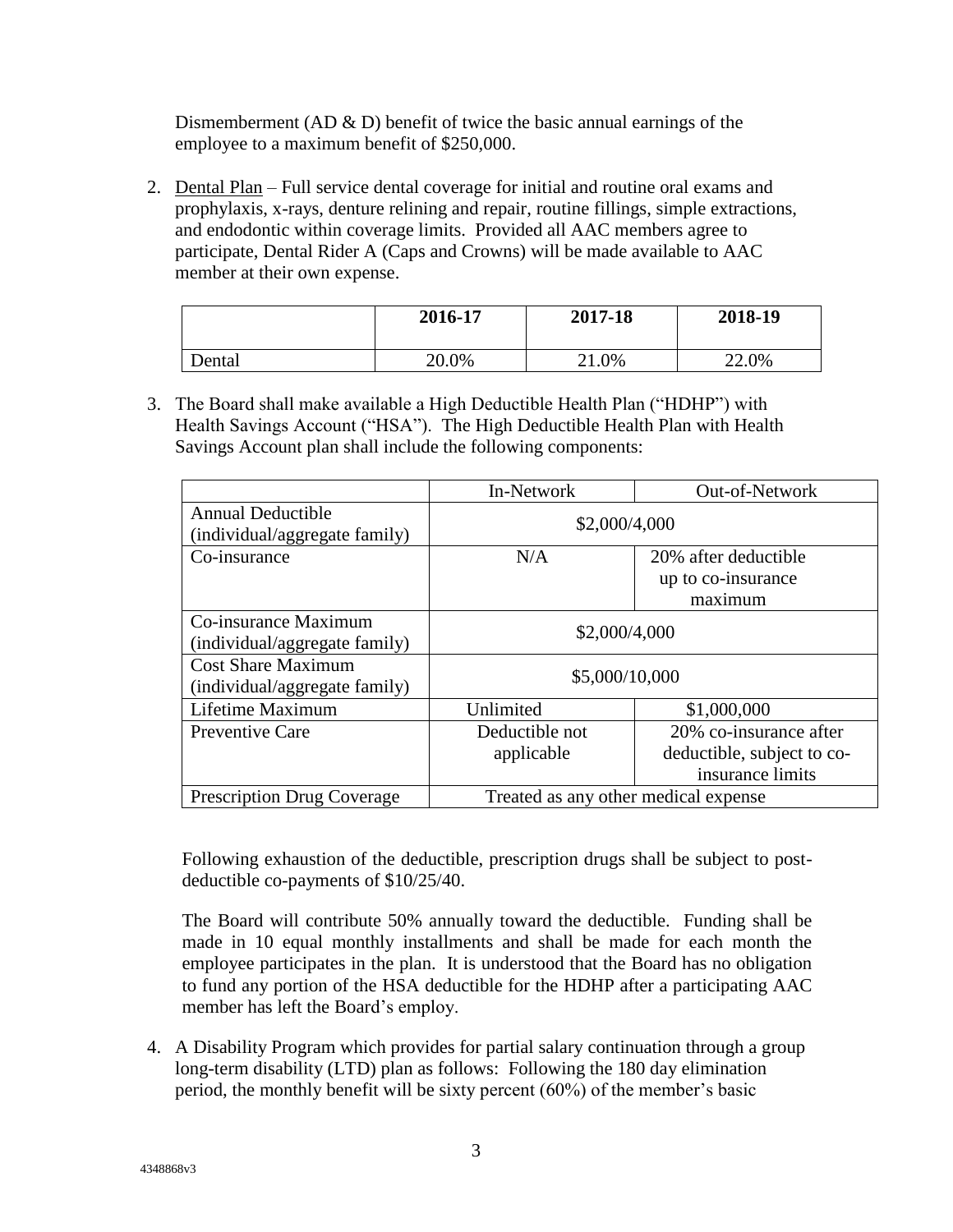monthly earnings to a maximum of \$6500 per month. The plan provides a convertibility option for AAC members who retire or terminate their employment with the BOARD. Conversion will be at the member's expense.

- 5. Administrators who retire may at their own expense purchase the medical coverage under the group rate.
- 6. AAC members shall be eligible to participate in the Town's Flex Spending Account in accordance with its terms and conditions.
- 7. Wellness Incentive: The health insurance plan set forth in this Article shall include a wellness incentive program, designed to provide early diagnosis and appropriate information to patients so that they and their health care professionals can determine appropriate, timely courses of treatment as needed. The wellness program will include age-based preventive physical examinations and age-based preventive screenings. If a teacher and the teacher's spouse (as applicable) fulfill all applicable requirements of the wellness program for a plan year, the Board will contribute an additional five percent (5%) of the applicable deductible under the HSA plan into the teacher's HSA for the following year.
- 8. Excise Taxes

The Patient Protection and Affordable Care Act ("PPACA"; Public Law 111-148) has set forth and codified under the Internal Revenue Code (IRC) §4980I the imposition of an excise tax related to employer provided health insurance plans that exceed certain value thresholds. The impact of the excise tax is scheduled to take effect in 2018.

Should any Federal statute or regulation pertaining to IRC §4980I be mandated to take effect during the term of this Agreement triggering the imposition of an excise tax with respect to any of the contractually agreed upon insurance plans offered herein, the parties agree to commence mid-term negotiations on the excise tax in accordance with the Teacher Negotiation Act. Such negotiations shall be limited solely to the distribution of payment of the excise tax, health insurance plan offerings, coverage, design, and premium cost share. Other negotiated subject matters shall not be subject to this reopener provision.

# **ARTICLE III - CONDITIONS OF EMPLOYMENT**

# A. LEAVE POLICY

1. Sick Leave

Each AAC member hired by the Board as an administrator prior to July 1, 2013 shall be entitled to twenty-five (25) days leave with pay each year for personal illness with the right to accumulate unused days from year to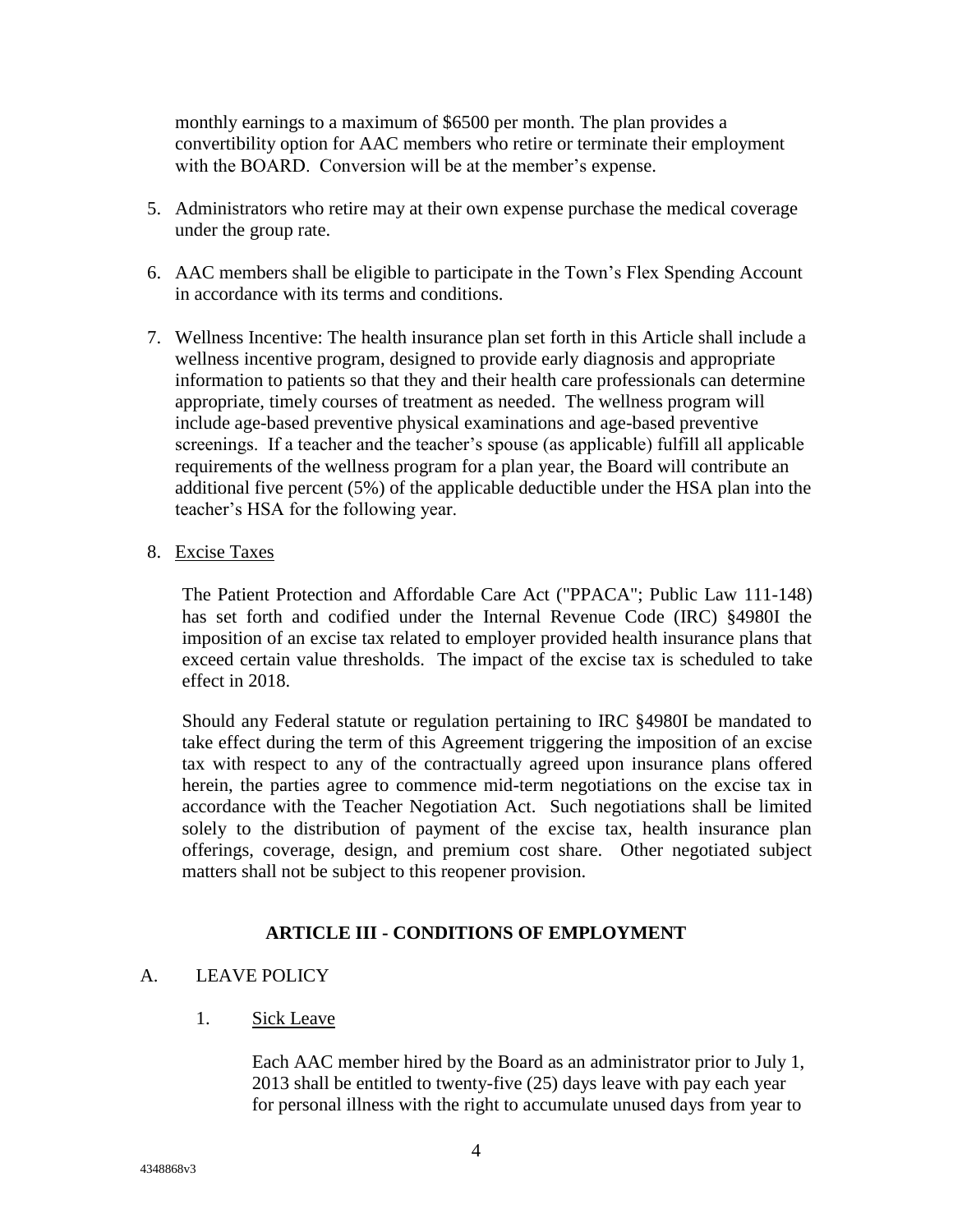year; such accumulation to be up to 228 days. Each AAC member hired by the Board as an administrator on or after July 1, 2013 shall be entitled to twenty (20) days leave with pay each year for personal illness with the right to accumulate unused days from year to year; such accumulation to be up to 228 days. Up to five (5) sick days per year may be used for illness of the AAC member's spouse, child, or parent.

2. Personal and Emergency Leave

Each AAC member hired by the Board as an administrator prior to July 1, 2013 shall be entitled to the equivalent of ten (10) days of paid absence (personal and emergency reasons), for purposes of emergencies and to handle personal matters not otherwise capable of being handled outside of the normal work day. Each AAC member hired by the Board as an administrator on or after July 1, 2013 shall be entitled to the equivalent of five (5) days of paid absence (personal and emergency reasons), for purposes of emergencies and to handle personal matters not otherwise capable of being handled outside of the normal work day. Whenever possible the AAC member shall notify his/her immediate superior in writing of an impending personal absence, although an explanation is not necessary.

3. Sabbatical Leaves

Sabbatical leaves of one-half or one full year may be granted at the discretion of the BOARD to AAC members upon recommendation by the Superintendent for purposes of approved study, travel, or planned programs of professional activity, subject to the following conditions:

- a. Sabbatical leaves shall be granted only to those who have completed seven years of service in Canton, and who have a Master's Degree.
- b. Requests for sabbatical leave must be received by the Superintendent no later than January 1 of the school year preceding the school year for which the sabbatical leave is requested. The BOARD will render final action on such applications and inform applicants of its decisions before March 1. Applications will include an outline of the purpose, the activities (itinerary), and the interim and final report which will constitute the Sabbatical Leave Program.
- c. An AAC member, while on sabbatical leave, shall be paid a sum not to exceed 100% and not to be less than 50% of his/her annual contract rate for the contract year preceding the year of sabbatical leave. Said sum shall be equal to the amount determined by subtracting the cost in salary of providing replacement for the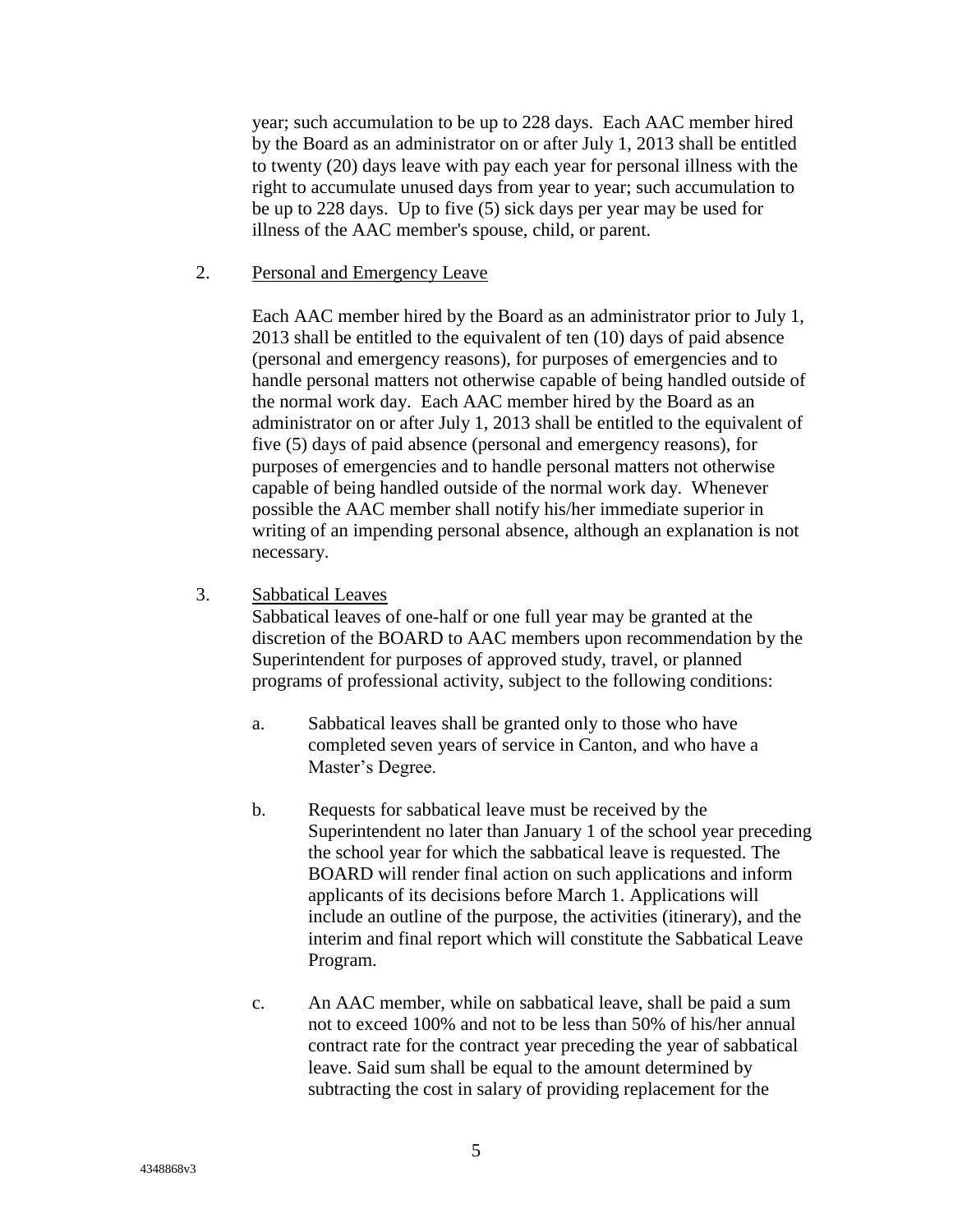AAC member while the latter is on sabbatical leave from 125% of the AAC member's annual contract rate for the contract year preceding the year of the sabbatical leave. Should the requirement to pay a minimum of 50% of the AAC member's annual contract rate for the contract year preceding the year of the sabbatical leave when combined with the cost of providing a replacement for the AAC member while the latter is on sabbatical leave exceed a sum which is 125% of the AAC member's annual contract rate for the contract year preceding the year of the sabbatical leave, the BOARD shall be authorized solely for economic reason to deny the request of sabbatical leave.

- d. The AAC member shall agree to return to employment in Canton for one year for each semester of leave granted. If the AAC member does not return, he/she must repay the full amount of reimbursement granted. If he/she returns for only one year to Canton, he/she must repay one half the amount. No leave shall be granted unless the applicant agrees in writing to comply with this requirement.
- e. No more than one (1) AAC member will be granted sabbatical leave each year.
- f. Any subsequent changes in the planned program must be approved by the Superintendent of Schools.
- g. The applicant will attempt to secure financial grant-in-aid as a possible means of reducing the cost of the program to the community. It shall be understood that the total amount of compensation to be received from all sources shall not exceed the recipient's placement on the Canton salary schedule for the next year of the sabbatical leave. Any monies in excess of the recipient's Canton salary shall be deducted from the 50% of the full salary.
- 4. Family & Medical Leave

AAC members who are eligible will be granted unpaid family and medical leaves of absence in accordance with federal law and BOARD policy.

# B. WORK YEAR

The work year for AAC members shall be twelve (12) months. AAC members shall be entitled to 20 days (one month) paid vacation, 25 days after five (5) years administrative service, and thirteen (13) paid holidays. (See Appendix II). If the Board schedules school for any holiday, that holiday would be considered a floating holiday. If the member is unable to take their floating holiday during the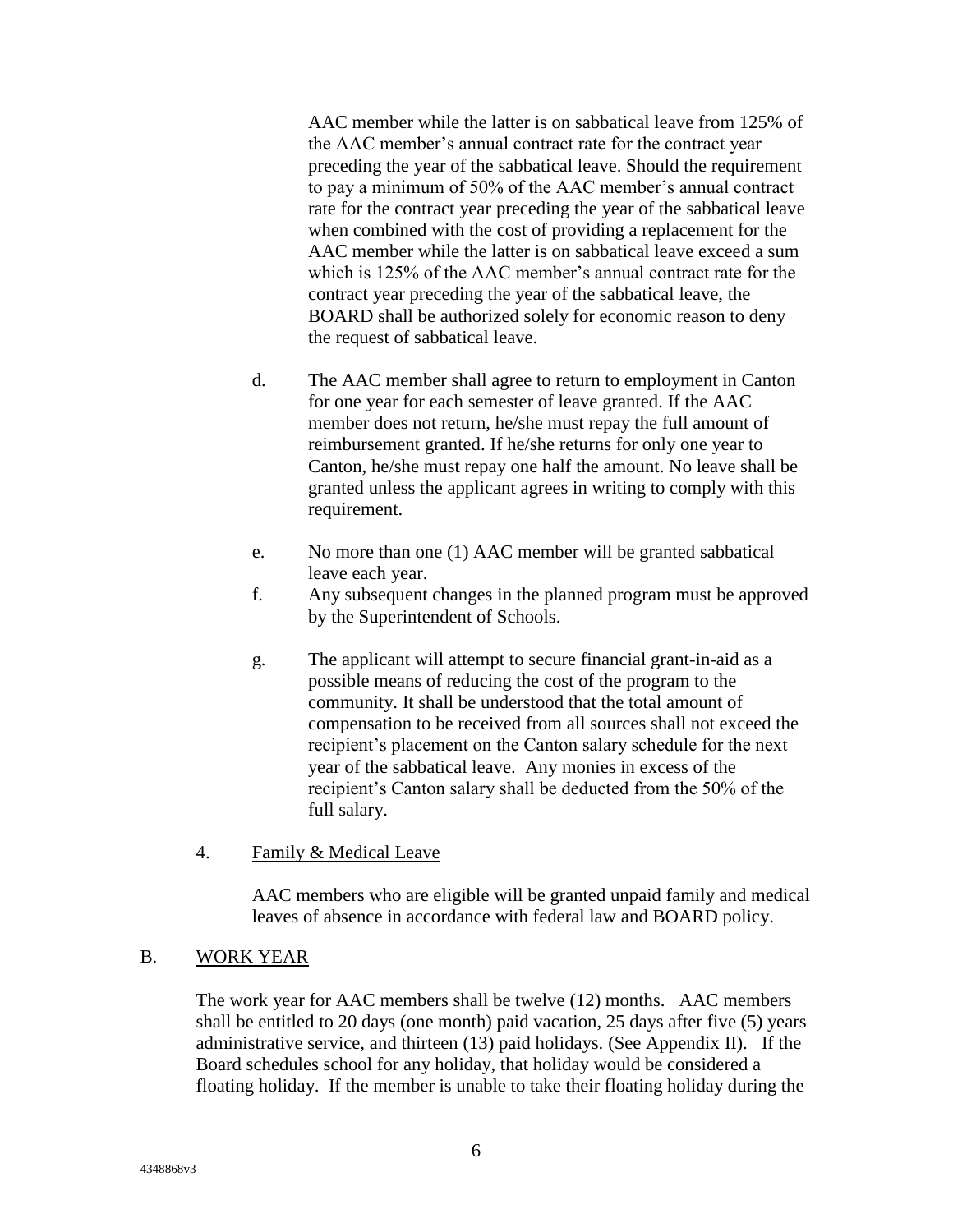calendar year, the member will be paid his/her per diem rate for said floating holiday.

Vacation time off shall be scheduled by mutual agreement of the AAC member and his/her immediate supervisor, taking into consideration workload and the wishes of the AAC member. Approval of a request for vacation time off shall not be unreasonably withheld.

# C. WORK DAY

AAC members are expected to use discretion in the management of their schools or departments. Their working hours will be determined by the requirement of their positions.

#### D. PROFESSIONAL MEETINGS

- 1. All AAC members are expected to attend those national, regional and state professional meetings, conferences, and conventions that, in the Superintendent's judgment, may be of benefit to the school system.
- 2. For those professional meetings receiving prior approval of the Superintendent, basic expenses for transportation, housing, food, registration and other directly related miscellaneous items will be paid by the BOARD upon presentation of proper forms. The following sum shall be budgeted by the BOARD to meet these approved expenses during this contract:

\$7,500 per year

- 3. If the expenses incurred by AAC members through attendance of professional meetings should exceed the amount allocated above, additional money will be available through a transfer from the Professional Advancement account if this amount has not been depleted.
- 4. All expenses incurred by AAC members through attendance at meetings which they are required to attend because of their position and/or their responsibilities shall be the responsibility of the BOARD of Education with the approval of the Superintendent.
- 5. These expenses shall be separate from professional development expenses outlined in paragraphs one and two of this section.
- 6. A sum of \$500 shall be budgeted by the BOARD to meet these approved expenses during each year of this contract.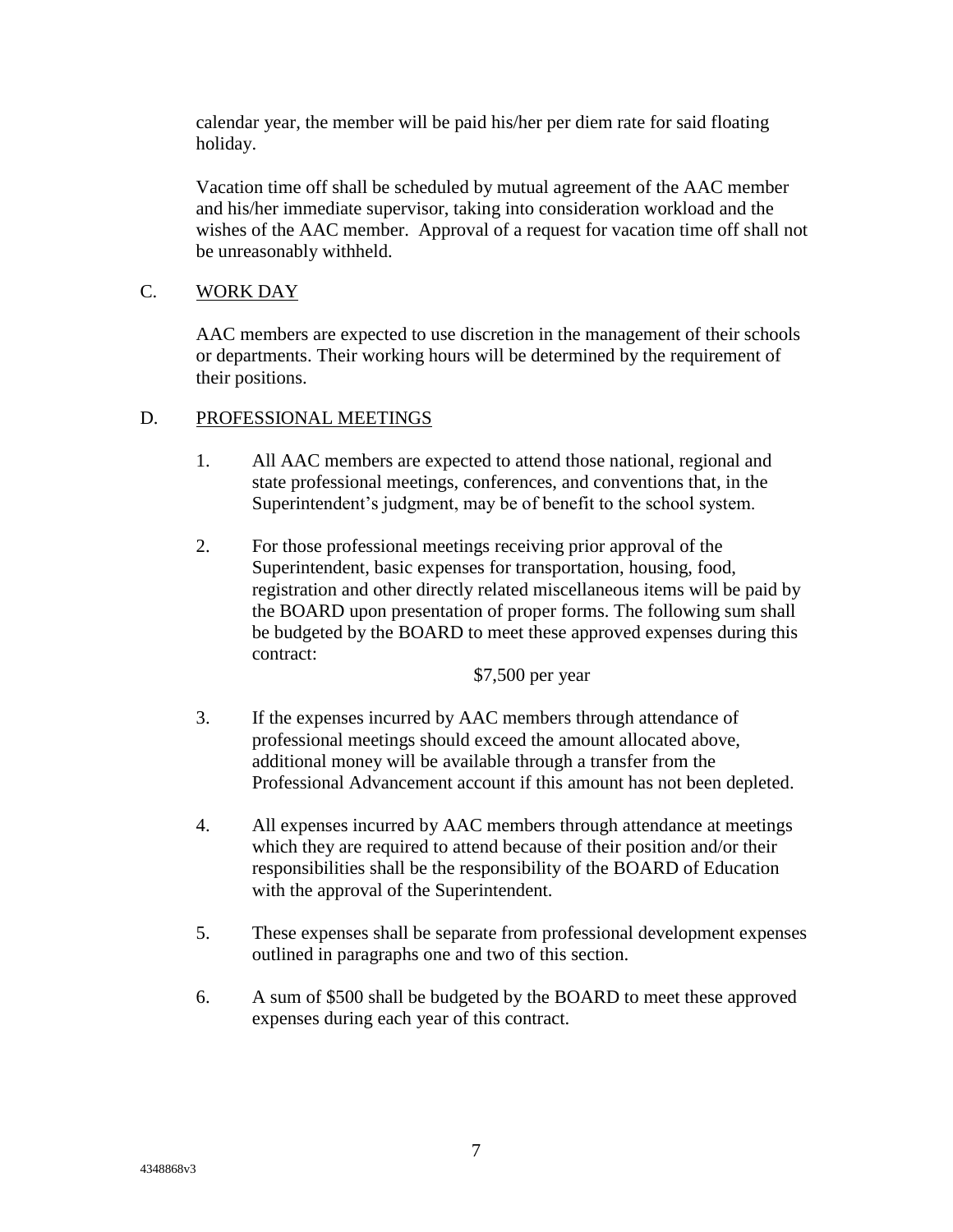#### E. PROFESSIONAL ADVANCEMENT

The following sum shall be applied to tuition reimbursement for this contract:

#### \$5,000

The sum shall be apportioned among the members of AAC eligible for reimbursement of tuition costs. Said reimbursement, which shall not exceed 100% nor less than 50% of tuition costs, shall be applicable for any course taken by members of AAC in pursuit of their professional growth and which, in the opinion of the Superintendent, would result in the improvement of their performance within the school system. Payment will be made upon satisfactory completion of the course. Should the requirement to pay a minimum of 50% of tuition costs necessitate payment in excess of the budgeted sum for all tuition reimbursement in a given school year during the term of the AGREEMENT, the Superintendent shall be authorized solely for economic reasons to deny tuition reimbursement to an AAC member for a course taken by the latter.

#### F. INTER-SCHOOL TRAVEL

All members of AAC with responsibilities for or in more than one school shall be reimbursed for the use of their automobile at the current IRS rates as of June  $30<sup>th</sup>$ of each year of the Agreement.

Such payment shall be made semi-annually upon submission of a mileage report to the Superintendent.

Monies paid to such personnel shall not be taken from funds allocated for transportation in Article III, Section D of this contract but shall be drawn from funds specifically set aside for this purpose.

#### G. PROMOTIONS AND SPECIAL POSITIONS

- 1. All AAC members shall be given adequate opportunity to make application for positions covered in this contract.
- 2. All administration appointments shall be made without discrimination in regard to race, creed, color, religion, nationality, genetic information, age, disability, sex, sexual orientation, gender identity or expression or marital status.

# H. AAC - BOARD CONSULTATION

The BOARD negotiators will, when deemed feasible by such negotiators, endeavor to consult with a designated representative of the AAC membership regarding matters relating to Conditions of Employment in the EAC contract with the BOARD before decisions involving such matters are finalized in the course of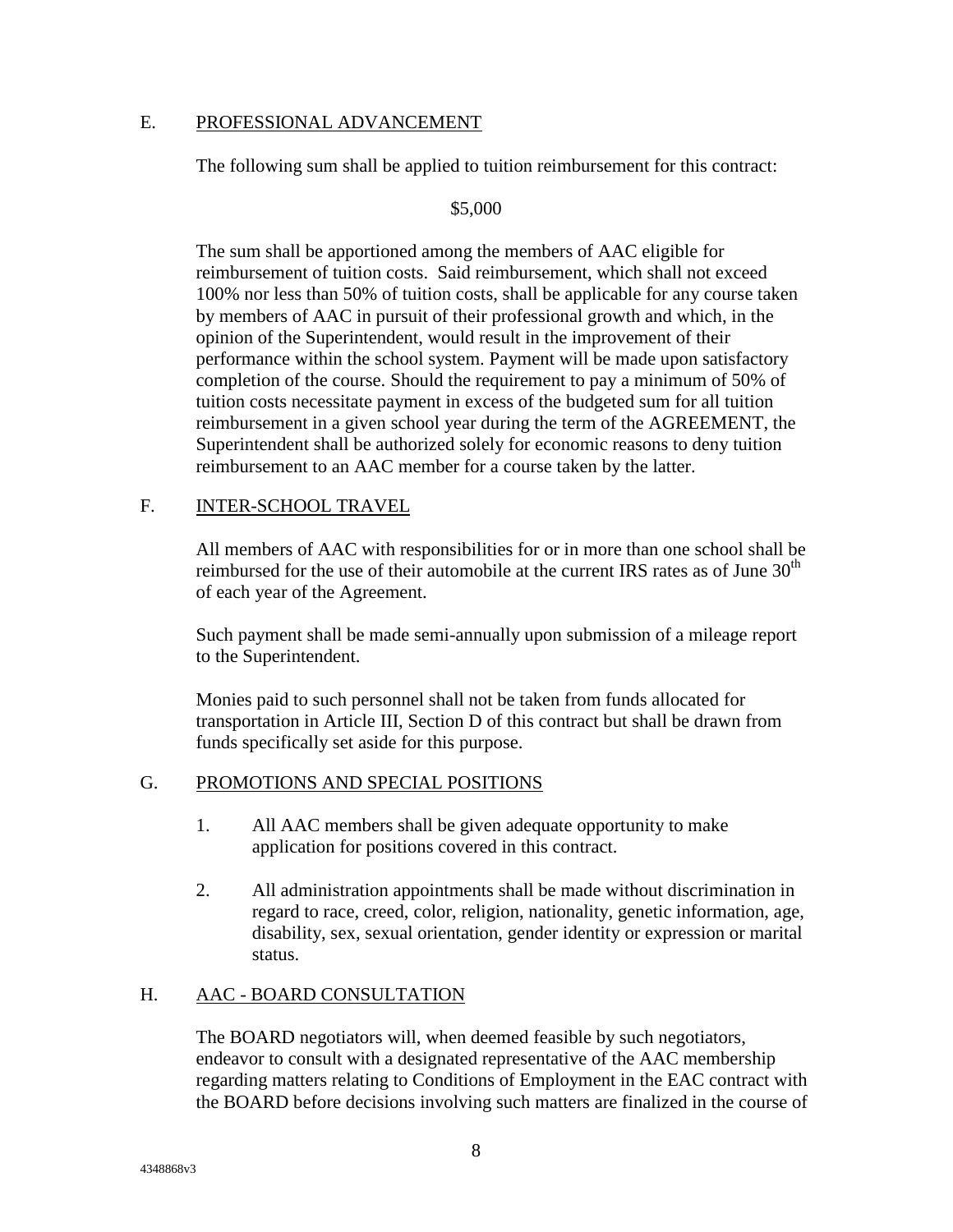negotiations between the BOARD of Education Negotiators and the Negotiators of the Education Association of Canton (EAC).

# **ARTICLE IV - GRIEVANCE PROCEDURE**

### A. DEFINITIONS

- 1. A "grievance" is a complaint by an administrator that, as to him/her or them, there has been a violation, misinterpretation or misapplication of the provisions of this AGREEMENT, or of the rules, regulations , administrative policies, or directives of the BOARD or that they have been treated unfairly, or in a manner inconsistent with established policy or practice.
- 2. An "aggrieved person" is the person or group of persons making the complaint.
- 3. A "party at interest" is any person or persons who might be required to take action or against whom action might be taken in order to resolve the complaint.
- 4. "Days" when used in this Article shall, unless otherwise indicated, mean calendar days, excluding Saturday and Sunday and holidays as set forth in Appendix II.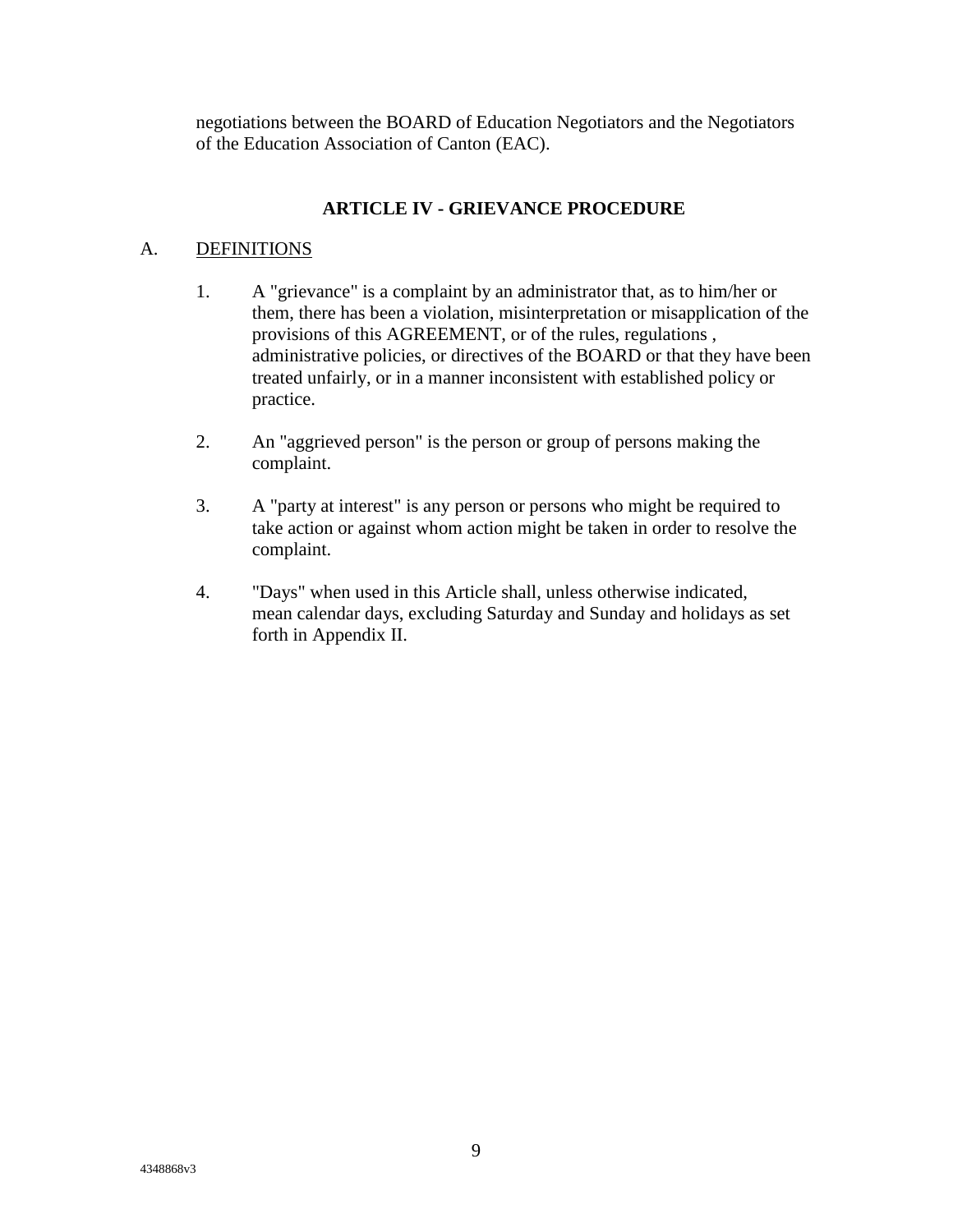#### B. PROCEDURE

- 1. Any aggrieved person shall first discuss the matter with his/her immediate superior directly and make every effort to resolve the problem at this level.
- 2. If the aggrieved person is not satisfied with the informal disposition of the grievance, he/she may directly, or through the AAC, file with the Superintendent a written grievance within twenty-one (21) days of the occurrence giving rise to the grievance. If the Superintendent is not the aggrieved AAC member's immediate supervisor, he/she shall simultaneously provide his/her immediate supervisor with a copy of the written grievance.

Within five (5) days after the receipt of the grievance**,** the Superintendent or designee shall meet with the aggrieved and representatives of AAC, if involved. A record shall be kept of the hearing by the Superintendent or his/her designee and by the aggrieved and/or representative of AAC. The Superintendent shall render a written decision to the aggrieved person with a copy to AAC if involved, within five (5) days after the hearing.

- 3. If a party at interest is not satisfied with the decision of the Superintendent, or if no decision has been rendered within five (5) days after the meeting with the Superintendent, he/she may, individually or through AAC, file a written request for appeal with the Chair of the BOARD within five (5) days after the decision. Within ten (10) days after the receipt of the appeal, the BOARD or a committee thereof shall meet with the aggrieved and/or a representative of AAC. A record shall be kept of the hearing by the BOARD secretary or his/her designee and by the aggrieved and/or representative of AAC. The BOARD shall render a written decision to the aggrieved person, with a copy to AAC within ten (10) days after the hearing.
- 4. If the AAC is not satisfied with the disposition of the grievance, or if no decision has been rendered by the BOARD at step 3, the AAC may file a request for arbitration with the American Arbitration Association (AAA) within fifteen (15) days after receipt of the response from the BOARD or after the due date for such response. A copy of such request shall be filed simultaneously with the BOARD. If mutually agreed, the parties may choose to engage in arbitration independent of the AAA by selecting an arbitrator by mutual agreement.

Arbitration shall proceed in accordance with the rules and regulations of the American Arbitration Association for labor disputes.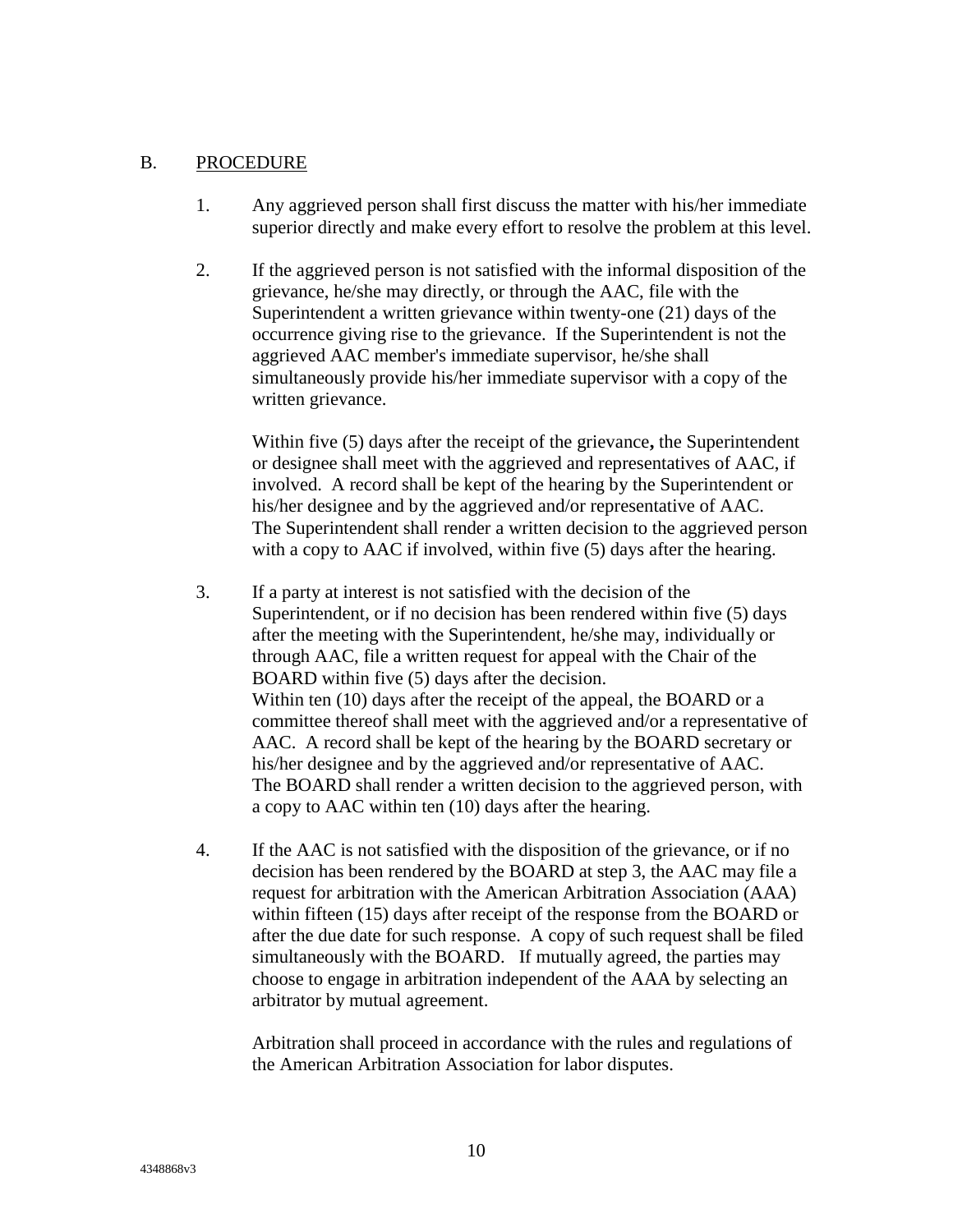The arbitrator shall be without power or authority to add to, delete from or modify this Agreement or to make any decision which requires the commission of an act prohibited by law or which is in violation of the Agreement. Such decision shall be final and binding, subject to the provisions of Section 52-418 of the Connecticut General Statutes.The cost for arbitration shall be borne equally by the parties.

#### C. MISCELLANEOUS

- 1. Decisions at all levels of the grievance procedure shall be in writing, setting forth the decision and the reasons therefore.
- 2. All comments, communications and records dealing with the processing of a grievance shall be filed separately from the personnel files of the participants.
- 3. Both parties agree that these proceedings shall be kept as informal and confidential as may be appropriate at any level of procedure.
- 4. Nothing contained herein shall be construed as limiting the right of any administrator having a problem to discuss the matter informally and confidentially with any appropriate superior or member of AAC.
- 5. The number of days indicated at each level is a maximum and every effort should be made to complete the successive steps in less time if possible; provided, however, that the time limits indicated may be extended by mutual agreement of the parties at the level concerned, with a corresponding change in any related time limits, but in no event for a period to exceed ten (10) additional days to each step.
- 6. In the event a grievance is filed on or after June 1, every effort shall be made to resolve the same prior to the end of the school term or as soon thereafter as is practicable.
- 7. Failure at any level in the procedure to communicate the decision on a grievance within the specified time limits shall entitle the aggrieved person to proceed to the next step. Failure at any level in this procedure to appeal a grievance within the specified time limits shall be deemed to be acceptance of the decision rendered at that step.
- 8. No reprisals of any kind shall be taken by either party or by any member of the administration against any party at interest, or any other member of AAC by reason of his/ her participation in the grievance procedure.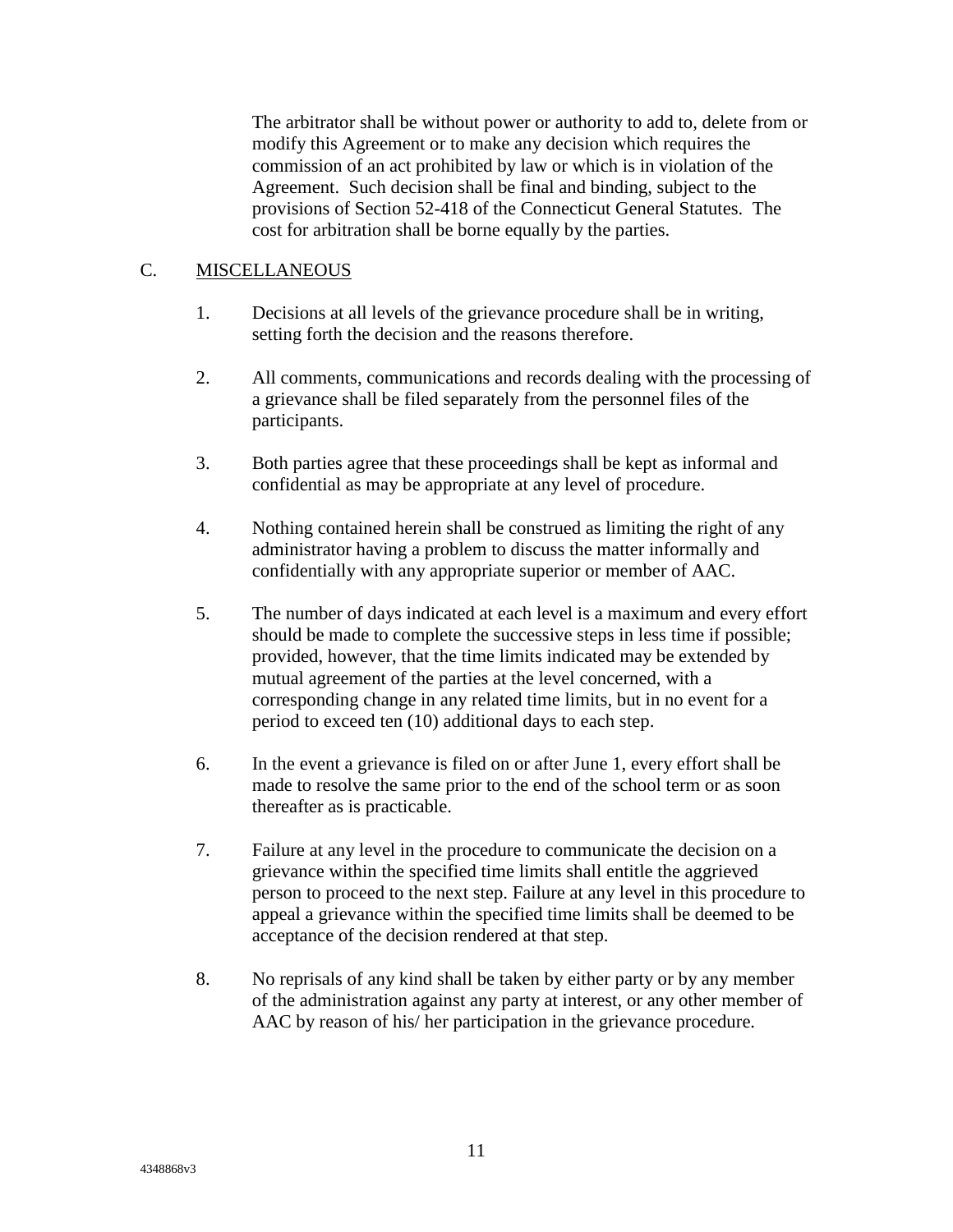### **ARTICLE V- JUST CAUSE**

No administrator shall be disciplined, including disciplinary demotion, except for just cause.

#### **ARTICLE VI - REDUCTION IN PROFESSIONAL STAFF**

#### A. GENERAL STATEMENT

The BOARD has the sole and exclusive prerogative to eliminate administrative positions consistent with the provisions of the Connecticut State Statutes. When the BOARD determines to eliminate administrative positions due to decreases in school enrollment, changes in curriculum, budgetary constraints or other cause, the following policy and procedure shall be followed.

#### B. PROCEDURE

- 1. The BOARD shall determine which administrative position shall be subject to elimination. However, prior to displacing an administrator under this procedure, the BOARD will give every consideration to its ability to effectuate possible reduction in staff by voluntary retirement or resignation, provided that remaining personnel are qualified to perform the available work.
- 2. No administrator shall be displaced from administrative employment when a position exists in the administrators unit which is either vacant or will be vacant by July 1 or is occupied by an administrator with fewer years of administrative service in the Canton school district, provided that the administrator is certified and qualified for the position and, where a position is held by an administrator with fewer years of administrative service in the Canton school district, the administrator whose position is subject to elimination is equally qualified for the position held by less senior administrator. Factors used to assess qualifications include:
	- a. specified unique abilities and/or competencies possessed to meet needs of remaining positions;
	- b. experience relative to needs of remaining positions;
	- c. highest degree status;
	- d. total administrative experience.

Notwithstanding the foregoing, no administrator may assume an administrative position of higher pay.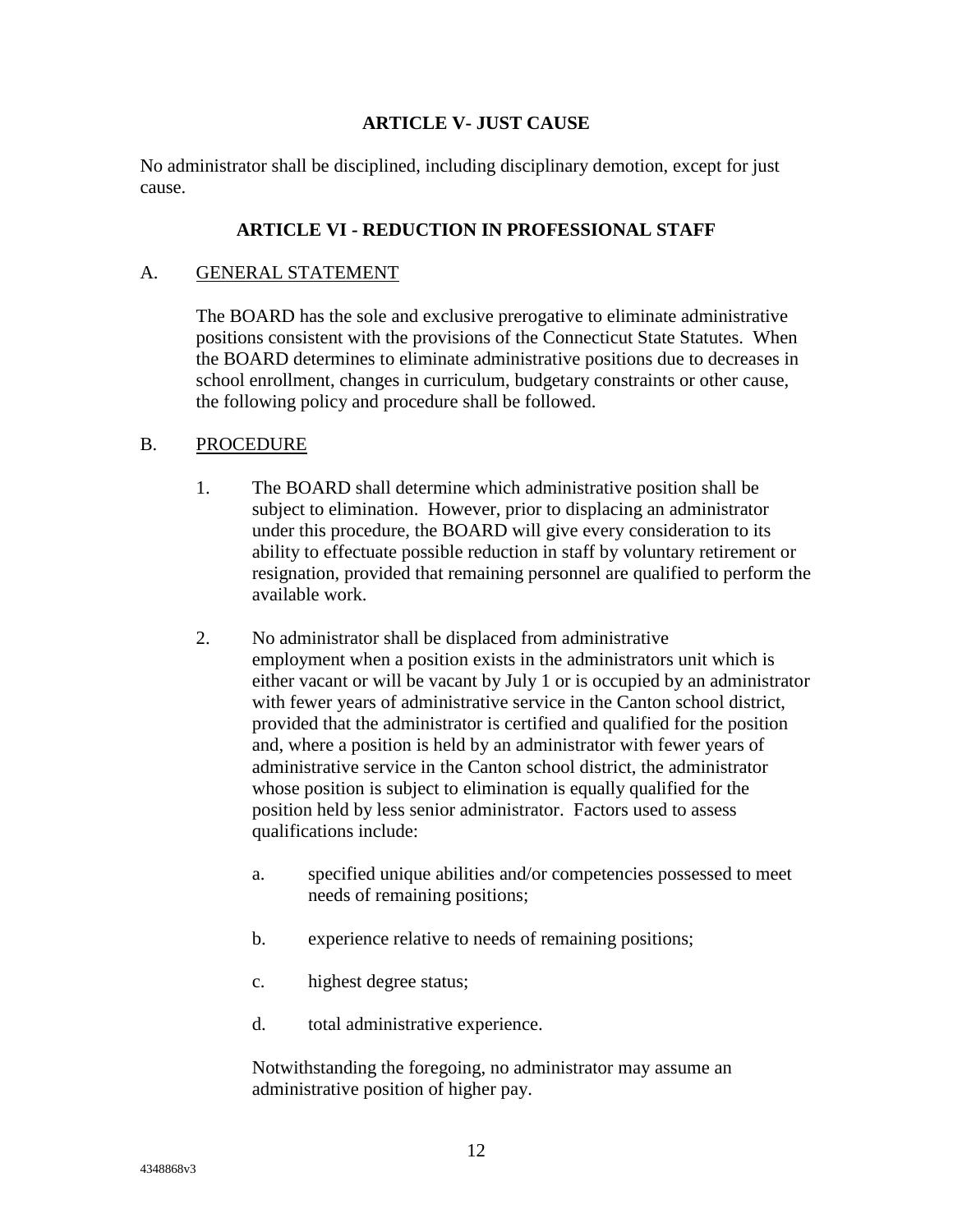3. In the event an administrator is relieved of his/her duties as an administrator because of a reduction in staff and another administrative position is not otherwise available as aforesaid, he/she will be offered a teaching position for which he/she is certified and qualified, subject to the reduction in force contract provision or policy then in effect relative to teachers in the teachers' unit.

### C. REAPPOINTMENT

- 1. The name of any administrator whose service has been terminated because of the elimination of a position or reduction in professional staff shall be placed upon a reappointment list and shall remain on such list for twenty four (24) months or for the duration of the current contract, whichever is longer, provided such administrator does not refuse a reappointment.
- 2. An administrator on the reappointment list shall receive a written notice of the existence of a vacant, or soon to be vacant or new position, prior to consideration of another applicant. The BOARD may, however, post or otherwise advertise the vacancy. The administrator must respond within ten (10) days of receipt of notification. Administrators shall then be rehired from the reappointment list in the reverse order of layoff contingent upon proper certification and qualifications.

#### **ARTICLE VII - EFFECT OF LEGISLATION - SEPARABILITY**

If any provision of this Agreement is in contravention of the laws or regulations of the United States or of the State of Connecticut, such provision shall be superseded by the appropriate provision of such law or regulation, so long as same is in force and effect; but all other provisions of this Agreement shall continue in full force and effect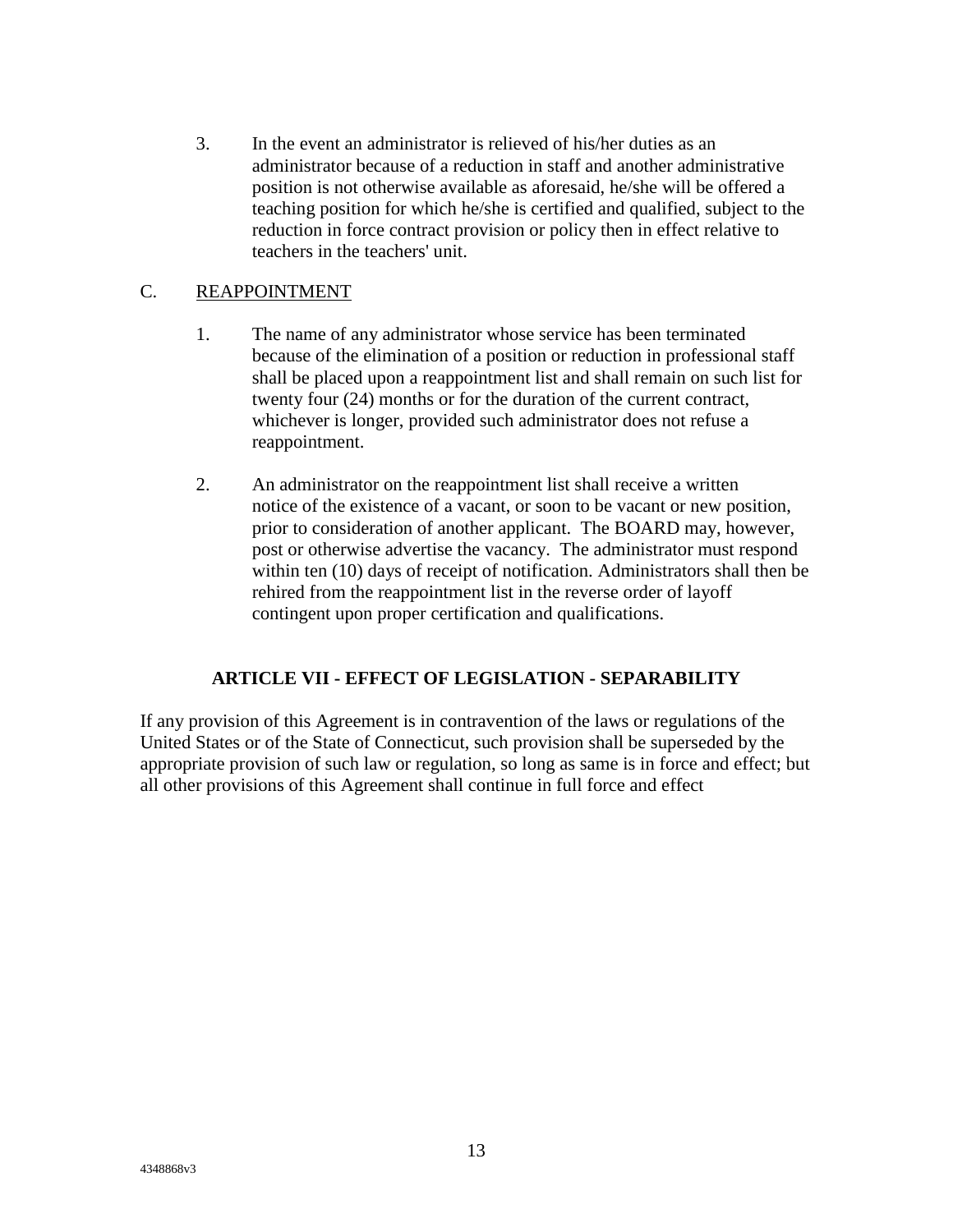# **ARTICLE VIII - TERM OF AGREEMENT**

The term of this AGREEMENT shall be the period July 1, 2016 through June 30, 2019.

\_\_\_\_\_\_\_\_\_\_\_\_\_\_\_\_\_\_\_\_\_\_\_\_\_\_\_\_ \_\_\_\_\_\_\_\_\_\_\_\_\_\_\_\_\_\_\_\_\_\_\_\_\_\_\_\_\_\_\_\_\_

Executed this \_\_\_ day of \_\_\_\_\_\_\_\_\_\_\_\_\_\_\_\_\_\_\_\_\_\_, 2015:

CANTON BOARD ADMINISTRATORS' ASSOCIATION OF EDUCATION OF CANTON, INC.

[Leslee](mailto:ekandrysawtz@cantonschools.org) B. Hill, Chair Kevin Hanlon, President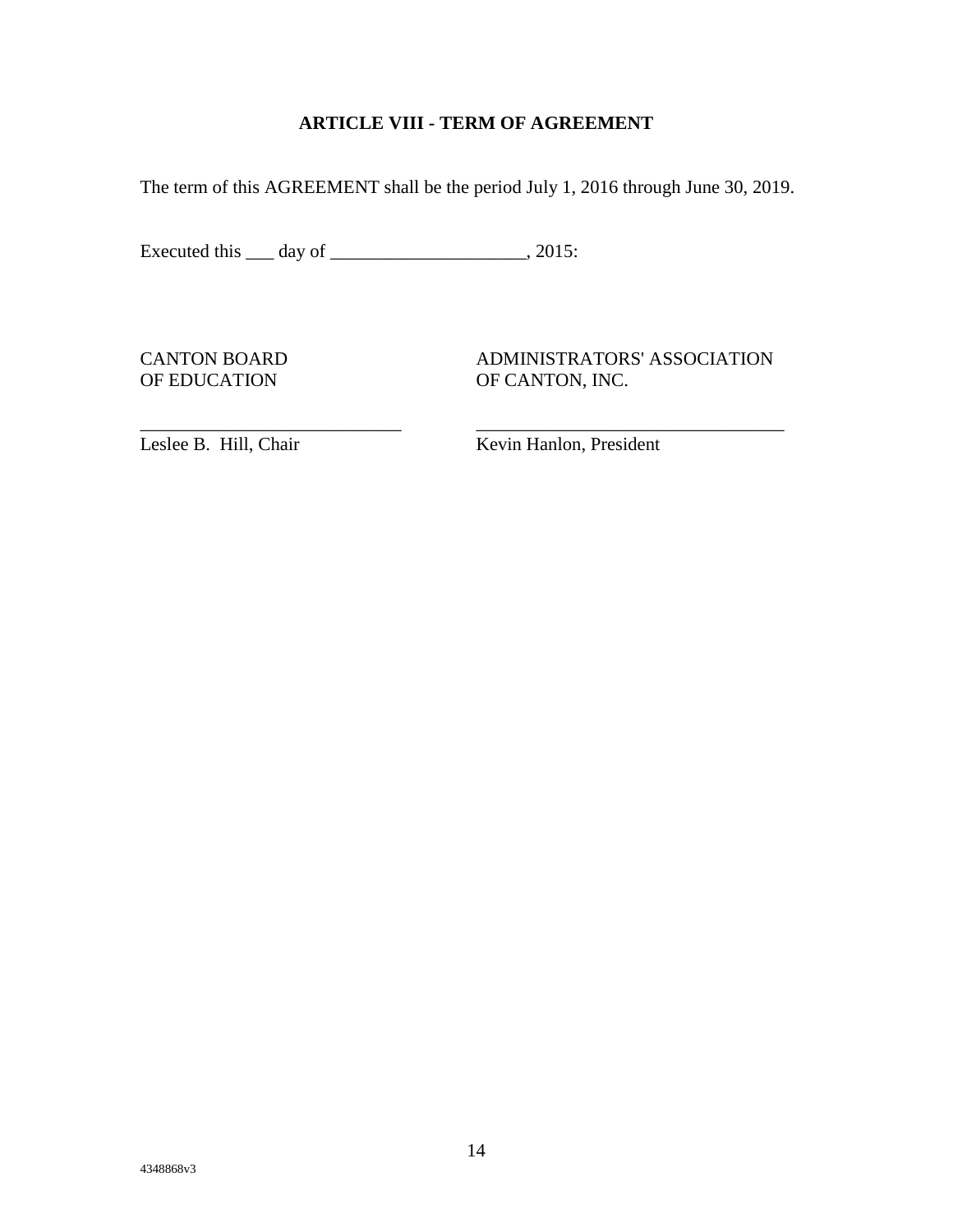# **APPENDIX I - SALARIES**

# **2016-2017 Salary Schedule**

| <b>Step</b> | <b>CHS Principal</b> | <b>CIS/CBPS/MS</b><br><b>Principal, Dir.PPS</b> | <b>CHS</b> Assistant<br>Principal |
|-------------|----------------------|-------------------------------------------------|-----------------------------------|
| 1           | \$135,578            | \$127,379                                       | \$119,474                         |
| 2           | \$138,506            | \$129,721                                       | \$122,402                         |
| 3           | \$141,434            | \$132,651                                       | \$125,330                         |
| 4           | \$144,363            | \$135,578                                       | \$128,259                         |
| 5           | \$147,289            | \$138,506                                       | \$131,187                         |
| 6           | \$150,218            | \$141,434                                       | \$134,114                         |

# **2017-2018 Salary Schedule**

|              |                      | <b>CIS/CBPS/MS</b>        | <b>CHS</b> Assistant |
|--------------|----------------------|---------------------------|----------------------|
| <b>Step</b>  | <b>CHS Principal</b> | <b>Principal, Dir.PPS</b> | Principal            |
| 1            | \$139,645            | \$131,200                 | \$123,058            |
| $\mathbf{2}$ | \$142,661            | \$133,613                 | \$126,074            |
| 3            | \$145,677            | \$136,630                 | \$129,090            |
| 4            | \$148,694            | \$139,645                 | \$132,106            |
| 5            | \$151,708            | \$142,661                 | \$135,123            |
| 6            | \$154,725            | \$145,677                 | \$138,138            |

# **2018-2019 Salary Schedule**

| <b>Step</b> | <b>CHS Principal</b> | <b>CIS/CBPS/MS</b><br><b>Principal, Dir.PPS</b> | <b>CHS</b> Assistant<br><b>Principal</b> |
|-------------|----------------------|-------------------------------------------------|------------------------------------------|
| 1           | \$143,835            | \$135,136                                       | \$126,750                                |
| 2           | \$146,941            | \$137,621                                       | \$129,856                                |
| 3           | \$150,048            | \$140,729                                       | \$132,963                                |
| 4           | \$153,154            | \$143,835                                       | \$136,070                                |
| 5           | \$156,259            | \$146,941                                       | \$139,176                                |
| 6           | \$159,367            | \$150,048                                       | \$142,282                                |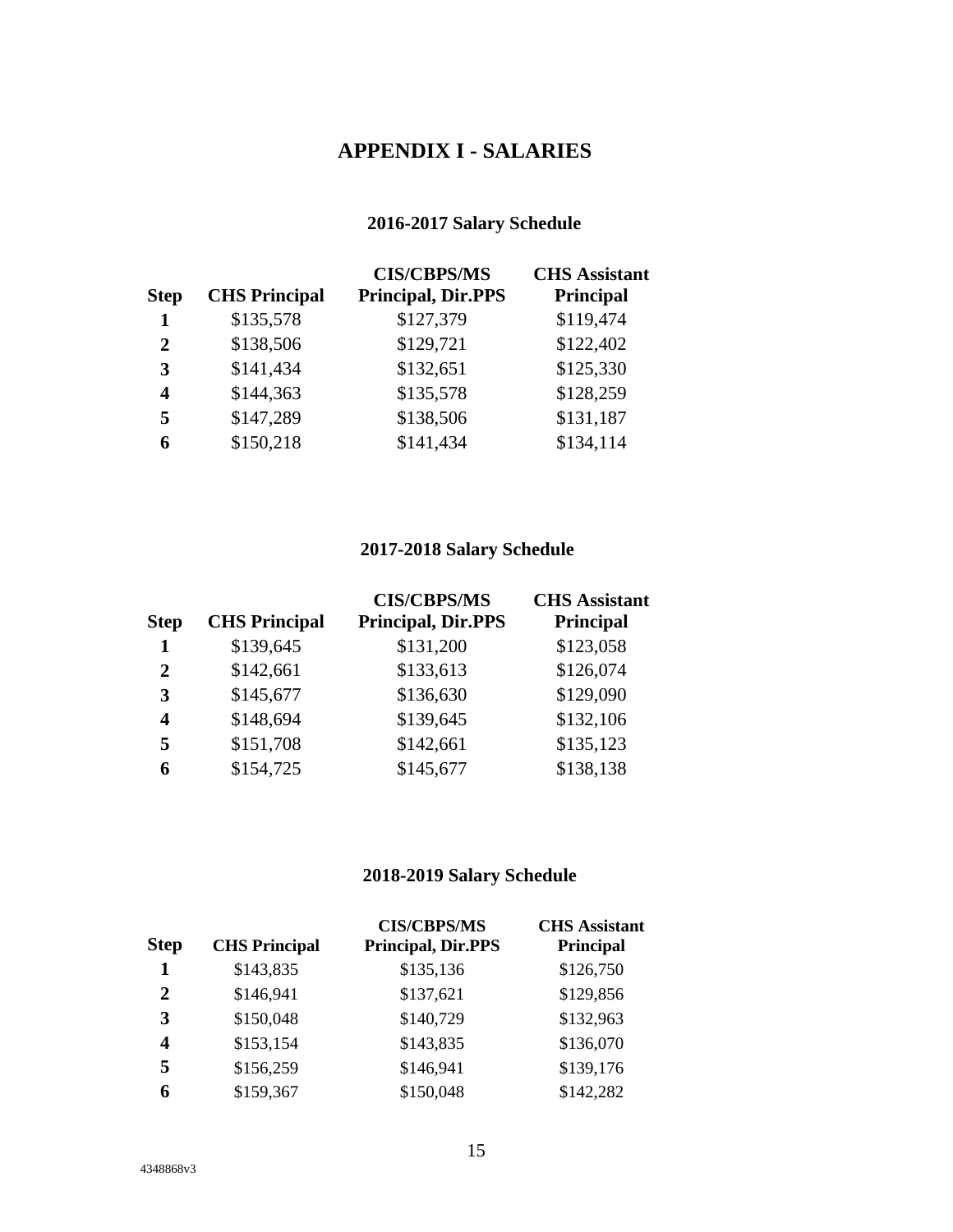# **APPENDIX II - HOLIDAYS**

Independence Day

Labor Day

Columbus Day

Veterans Day

Thanksgiving Day

Day after Thanksgiving Day

Christmas Day

Day after Christmas Day

New Year's Day

Martin Luther King Day

President's Day

Good Friday

Memorial Day